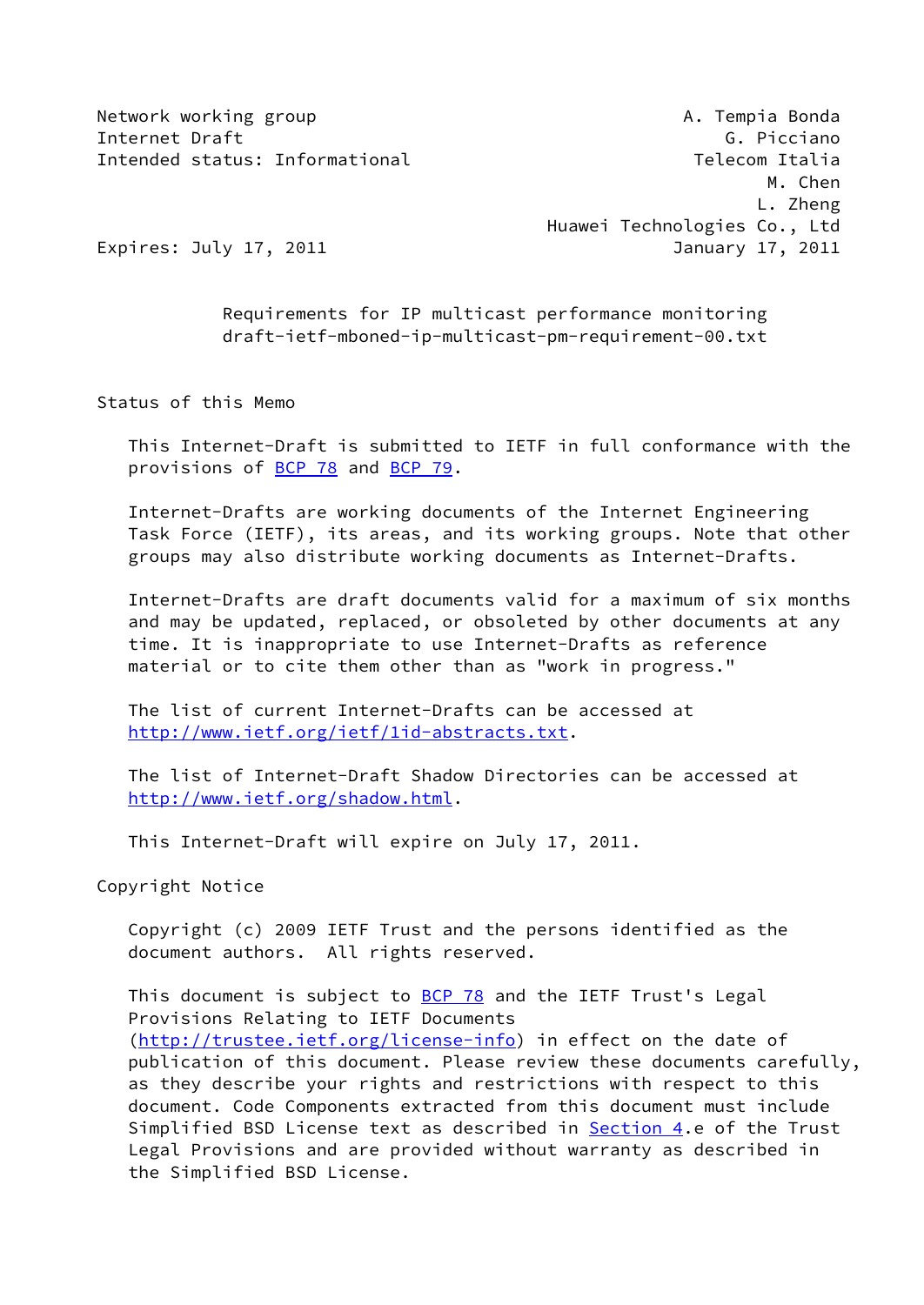### <span id="page-1-0"></span>Internet-Draft IP Multicast PM Requirements January 2011

# Abstract

 This document describes the requirement for an IP multicast performance monitoring system for service provider IP multicast networks. This system enables efficient performance monitoring in Service Providers' production networks and provides diagnostic information in case of performance degradation or failure.

Table of Contents

| 1. |                                             |  |
|----|---------------------------------------------|--|
| 2. |                                             |  |
| 3. |                                             |  |
|    |                                             |  |
|    | 4.1. Topology discovery and monitoring  6   |  |
|    |                                             |  |
|    |                                             |  |
|    |                                             |  |
|    |                                             |  |
|    |                                             |  |
|    | 4.3. Measurement session management  8      |  |
|    |                                             |  |
|    | 4.3.2. Static v.s. Dynamic configuration  8 |  |
|    | 4.3.3. Proactive v.s. on-demand  8          |  |
|    | 4.4. Measurement result report  9           |  |
|    |                                             |  |
|    |                                             |  |
|    |                                             |  |
|    | $5.1$ . Inline data-plane measurement  10   |  |
|    |                                             |  |
|    | 5.3.                                        |  |
|    |                                             |  |
|    |                                             |  |
|    |                                             |  |
|    |                                             |  |
| 7. |                                             |  |
| 8. |                                             |  |
|    | 8.1. Normative References  12               |  |
|    | 8.2. Informative References  12             |  |
|    |                                             |  |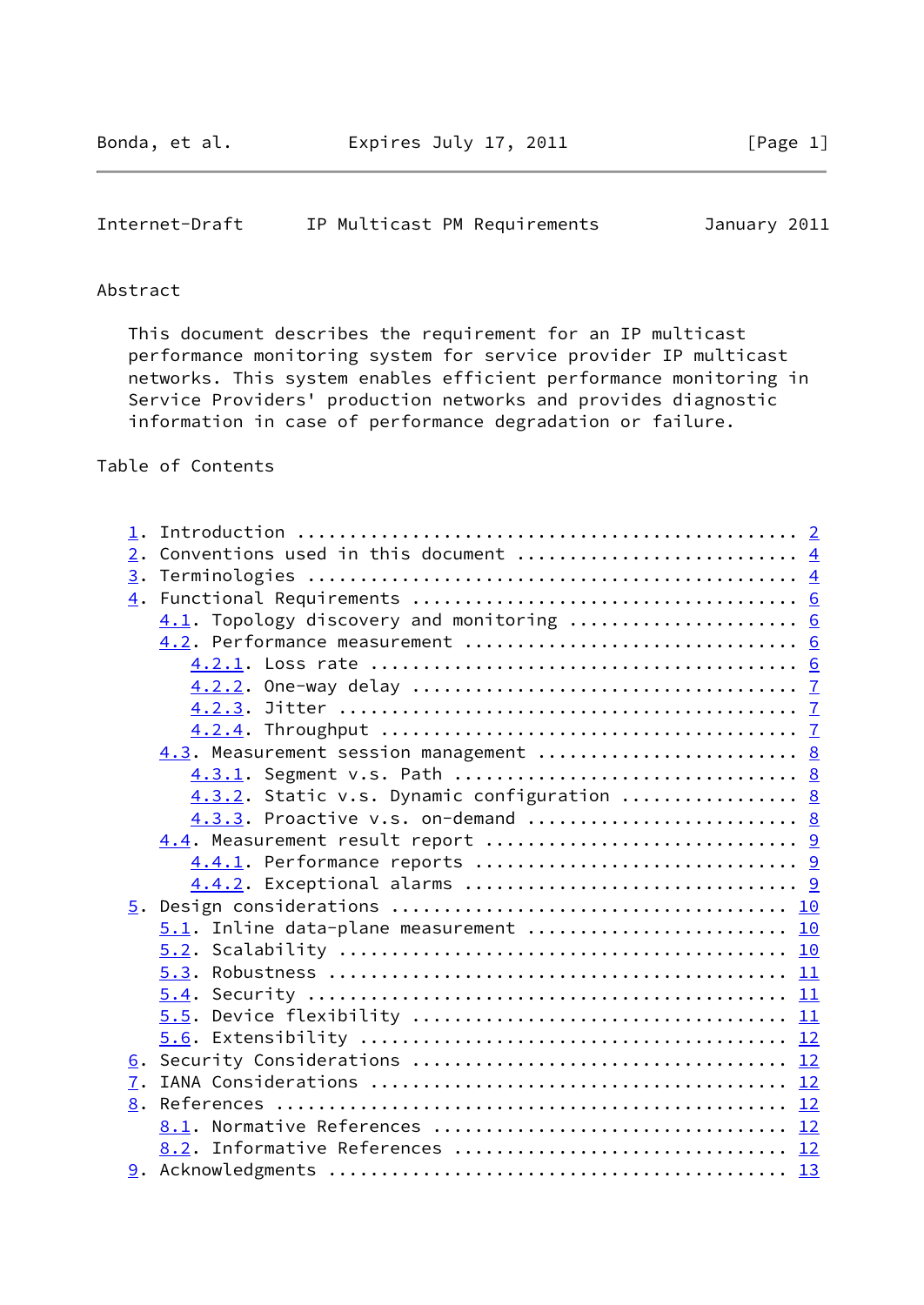## <span id="page-2-0"></span>[1](#page-2-0). Introduction

 Service providers (SPs) have been leveraging IP multicast to provide revenue-generating services, such as IP television (IPTV), video conferencing, as well as the distribution of stock quotes or news.

| Expires July 17, 2011<br>Bonda, et al. | [Page 2] |
|----------------------------------------|----------|
|----------------------------------------|----------|

| Internet-Draft |  | IP Multicast PM Requirements | January 2011 |  |
|----------------|--|------------------------------|--------------|--|
|                |  |                              |              |  |

 These services are usually loss-sensitive or delay-sensitive, and their data packets need to be delivered over a large scale IP network in real-time. Meanwhile, these services demand relatively strict service-level agreements (SLAs). For example, loss rate over 5% is generally considered unacceptable for IPTV delivery. Video conferencing normally demands delays no more than 150 milliseconds. However, the real-time nature of the traffic and the deployment scale of service make it very challenging for IP multicast performance monitoring in a SP's production network. With increasing deployment of multicast service in SP networks, it becomes mandatory to develop an efficient system that is designed for SPs to accommodate the following functions.

- o SLA monitoring and verification: verify whether the performance of a production multicast network meets SLA requirements.
- o Network optimization: identify bottlenecks when the performance metrics do not meet the SLA requirements.
- o Fault localization: pin-point impaired components in case of performance degradation and service disruption.

 These functions alleviate the OAM cost of IP multicast network for SPs, and ensure the quality of services.

 However, the existing IP multicast monitoring tools and systems, which were mostly designed either for primitive connectivity diagnosis or for experimental evaluations, do not suit an SP production network, given the following facts:

- o Most of them provide end-to-end reachability check only  $\lceil 2 \rceil \lceil 4 \rceil \lceil 6 \rceil$ . They cannot provide sophisticated measurement metrics such as packet loss, one-way delay, and jitter, for the purpose of SLA verification.
- o Most of them can perform end-to-end measurements only. For example, RTCP-based monitoring system  $[5]$  $[5]$  can report end-to-end packet loss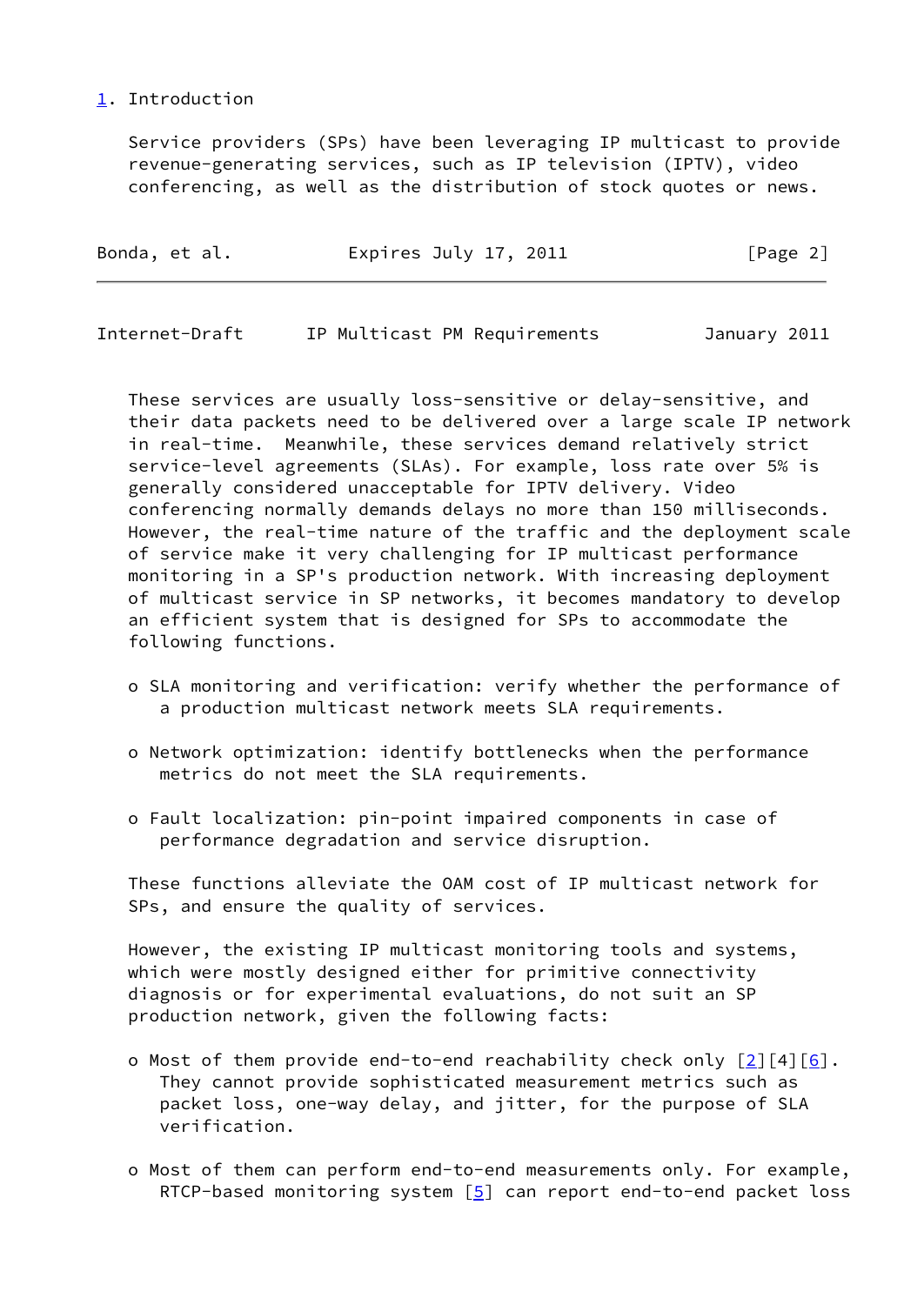rate and jitter. End-to-end measurements are usually inadequate for fault localization, which needs finer grain measurement data to pin-point exact root causes.

 o Most of them use probing packets to probe network performance [\[2](#page-12-7)] [[4\]](#page-12-9). The approach might yield biased or even irrelevant results because the probing results are sampled and the out-of-band probing packets might be forwarded differently from the monitored user traffic.

| Bonda, et al. | Expires July 17, 2011 | [Page 3] |
|---------------|-----------------------|----------|
|               |                       |          |

<span id="page-3-1"></span>Internet-Draft IP Multicast PM Requirements January 2011

- o Most of them are not scalable in a large deployment like an SPs' production network. For example, in IPTV deployment, the number of group members might be in the order of thousands. In this scale, an RTCP-based multicast monitoring system [\[5\]](#page-12-8) becomes almost unusable because RTCP report intervals of each receiver might be delayed up to minutes or even hours because of over-crowded reporting multicast channel [\[12](#page-13-3)].
- o Some of them rely on the information from external protocols, which make their capabilities and deployment scenarios limited by the external protocols. The examples are passive measurement tools that collect and analyze messages from protocols such as multicast routing protocols  $[7]$ , IGMP  $[9]$  $[9]$ , or RTCP  $[5]$  $[5]$ , etc. Another example is a SNMP-based system [[8\]](#page-13-6) that collects and analyzes relevant multicast MIB information.

 This document describes the requirement for an IP multicast performance monitoring system for service provider (SP) IP multicast networks. This system should enable efficient monitoring of performance metrics of any given multicast channel  $(*, G)$  or  $(S, G)$  and provides diagnostic information in case of performance degradation or failure, which help SPs to do SLA verification, network optimization, and fault localizations in a large production network.

<span id="page-3-0"></span>[2](#page-3-0). Conventions used in this document

 The key words "MUST", "MUST NOT", "REQUIRED", "SHALL", "SHALL NOT", "SHOULD", "SHOULD NOT", "RECOMMENDED", "MAY", and "OPTIONAL" in this document are to be interpreted as described in  $RFC-2119$  [\[1](#page-12-10)].

<span id="page-3-2"></span>[3](#page-3-2). Terminologies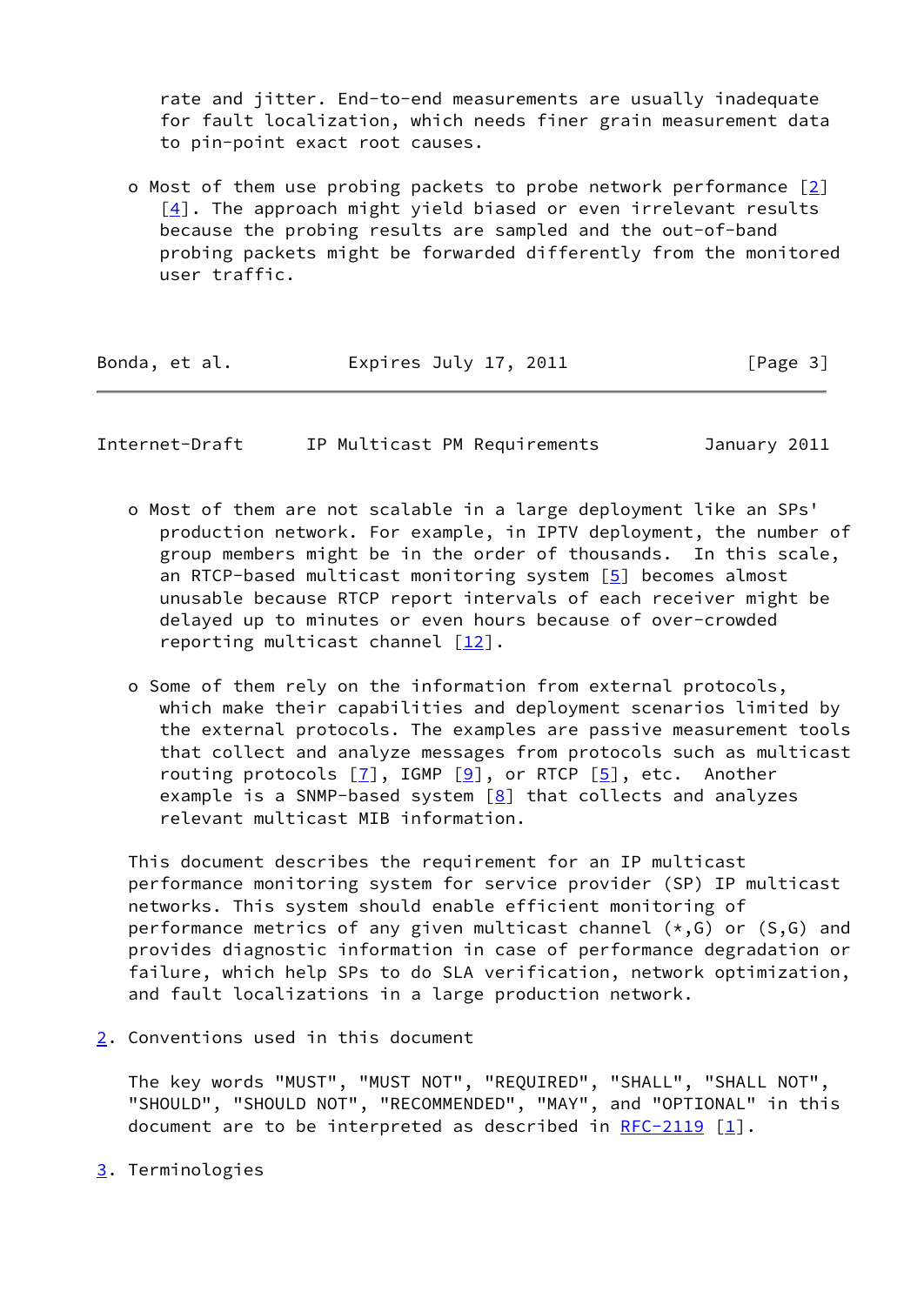- o SSM (source specific multicast): When a multicast group is operating in SSM mode, only one designated node is eligible to send traffic through the multicast channel. An SSM multicast group with the designated source address s and group address G is denoted by (s, G).
- o ASM (any source multicast): When a multicast group is operating in ASM mode, any node can multicast packets through the multicast channel to other group members. An ASM multicast group with group address G is denoted by  $(*, G)$ .
- o Root (of a multicast group): In an SSM multicast group (s, G), the root of this group is the first-hop router next to the source node s. In an ASM multicast group  $(*, G)$ , the root of this group is the selected rendezvous point router.

| Bonda, et al. | Expires July 17, 2011 | [Page 4] |
|---------------|-----------------------|----------|
|               |                       |          |

Internet-Draft IP Multicast PM Requirements January 2011

- o Receiver: The term receiver refers to any node in the multicast group that should receive multicast traffic.
- o Internal forwarding path: Given a multicast group and a forwarding node in the group, the internal forwarding path inside the node refers to the data path between the upstream interface towards the root and one of the downstream interfaces toward a receiver.
- o Multicast forwarding path: Given a multicast group, a multicast forwarding path refers to the sequence of the interfaces, links and internal forwarding paths from the downstream interface at the root until the upstream interface at a receiver.
- o Multicast forwarding tree: Given a multicast group G, the union of all multicast forwarding paths composes the multicast forwarding tree.
- o Segment (of multicast forwarding path): The segment of a multicast forwarding path refers to part of the path between any two given interfaces.
- o Measurement session: A measurement session refers to the period of time in which certain performance metrics over a segment of multicast forwarding path is monitored and measured.
- o Monitoring node: A monitoring node is a node on a multicast forwarding path that is capable of performing traffic performance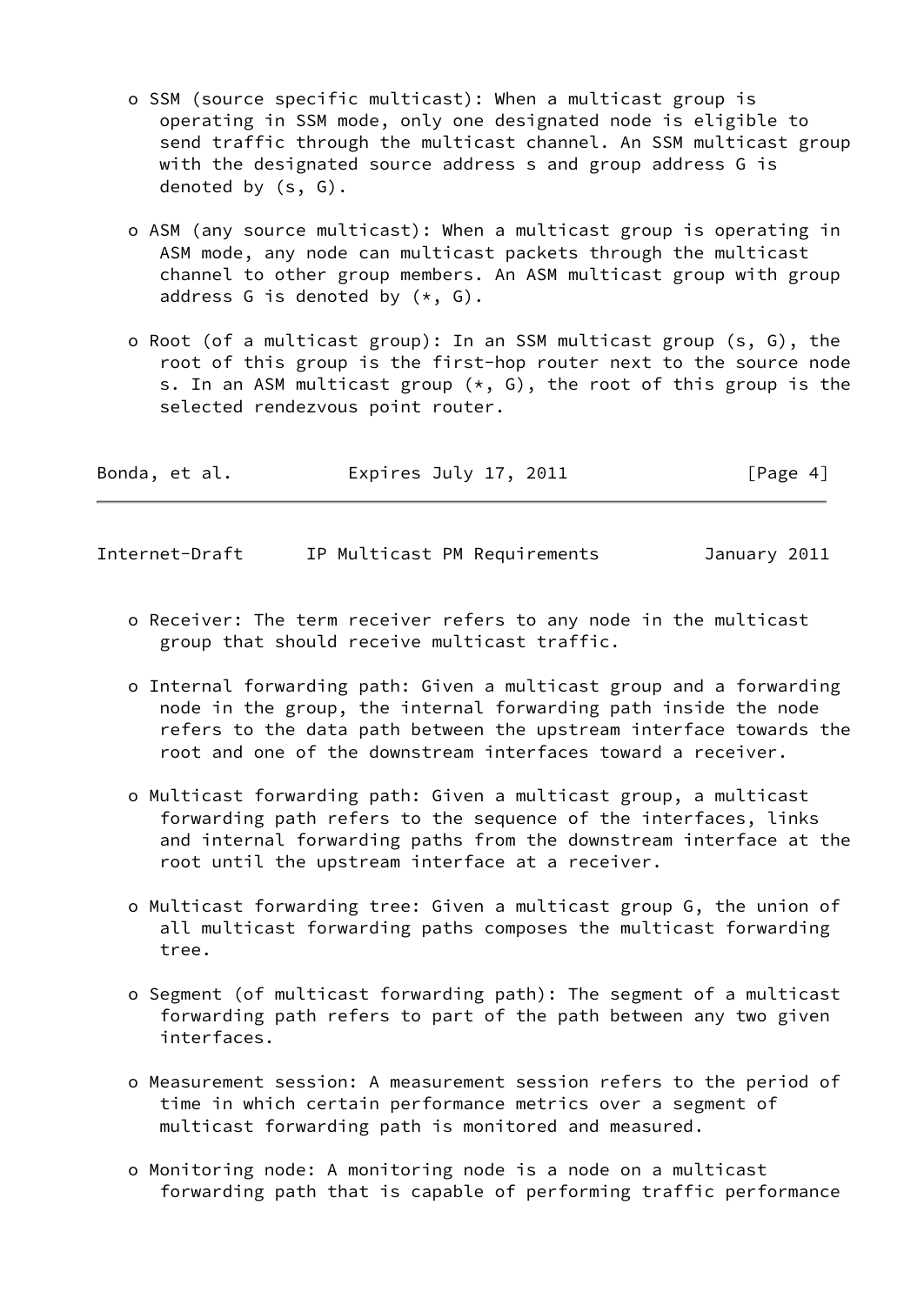measurements on its interfaces.

- o Active interface: An interface of a monitoring node that is turned on to start a measurement session is said to be active.
- o Measurement session control packets: The packets are used for dynamic configuration for active interface to coordinate measurement sessions.

Figure 1 shows a multicast forwarding tree rooted at a root's interface A. Within router 1, B-C and B-D are two internal forwarding paths. Path A-B-C-E-G-I is a multicast forwarding path, which starts at root's downstream interface A and ends at receiver 2's upstream interface I. A-B, B-C-E are two segments of this forwarding path. When a measurement session for a metric such as loss rate is turned on over segment A-B, interfaces A and B are active interfaces.

<span id="page-5-1"></span>

Figure 1. Example of multicast forwarding tree

<span id="page-5-0"></span>[4](#page-5-0). Functional Requirements

<span id="page-5-2"></span>[4.1](#page-5-2). Topology discovery and monitoring

The monitor system SHOULD have mechanisms to collect topology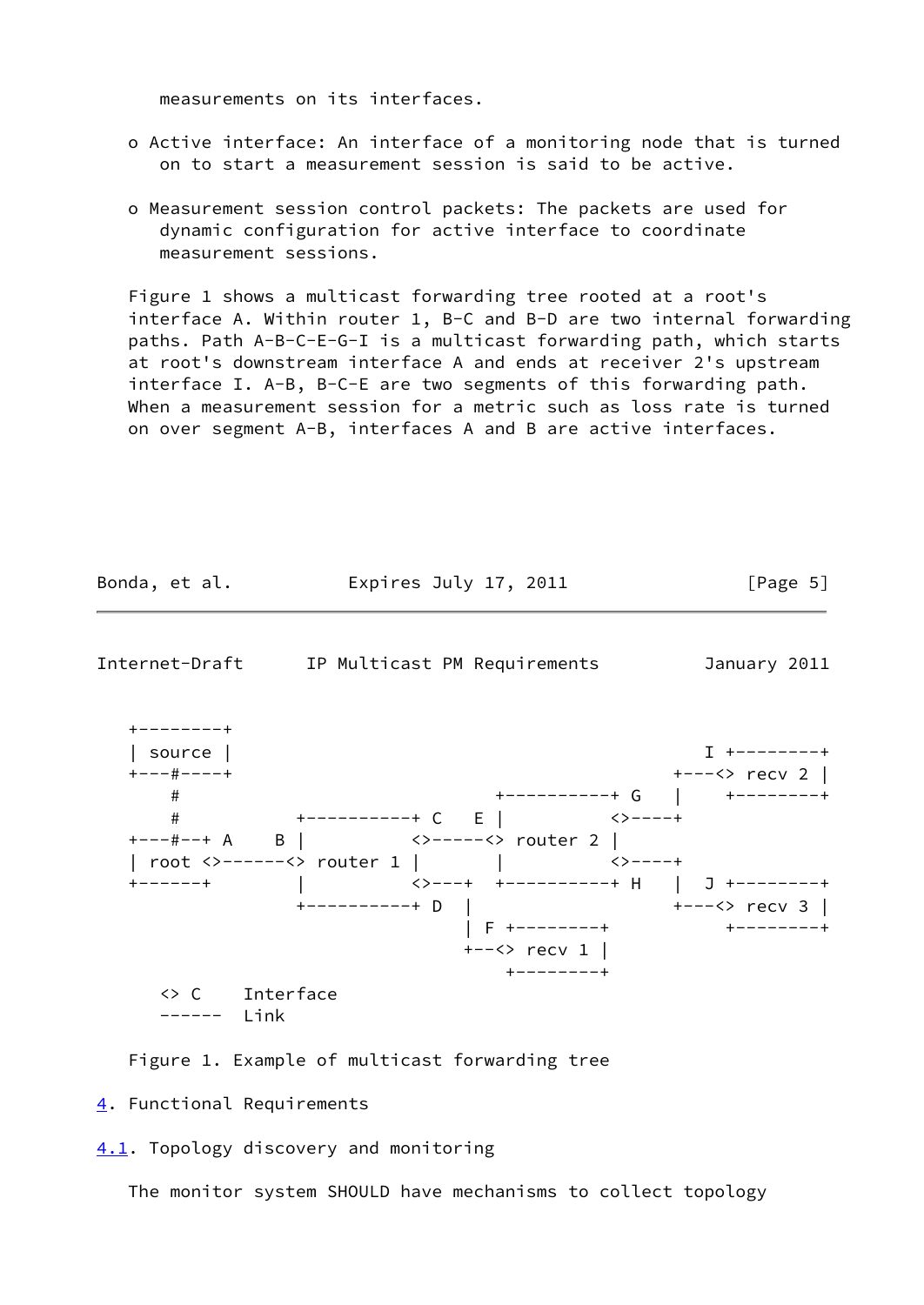information of the multicast forwarding trees for any given multicast group. The function can be an integrated part of this monitoring system. Alternatively, the function might rely on other tools and protocols, such as mtrace  $[3]$  $[3]$ , MANTRA $[7]$ , etc. The topology information will be referenced by network operators to decide where to enable measurement sessions.

<span id="page-6-0"></span>[4.2](#page-6-0). Performance measurement

 The performance metrics that a monitoring node needs to collect include, but are not limit to, the following.

### <span id="page-6-1"></span>[4.2.1](#page-6-1). Loss rate

 Loss rate over a segment is the ratio of user packets not delivered to the total number of user packets delivered over this segment during a given interval. The number of user packets not delivered over a segment is the difference between the number of packets transmitted at the starting interface of the segment and received at the ending interface of this segment. Loss rate is crucial for multimedia streaming, such as IPTV, video/audio conferencing.

 Loss rate over any segment of a multicast forwarding path MUST be provided. The measurement interval MUST be configurable.

| Bonda, et al. | Expires July 17, 2011 | [Page 6] |
|---------------|-----------------------|----------|
|               |                       |          |

<span id="page-6-3"></span>Internet-Draft IP Multicast PM Requirements January 2011

<span id="page-6-2"></span>[4.2.2](#page-6-2). One-way delay

 One-way delay over a segment is the average time that user packets take to traverse this segment of forwarding path during a given interval. The time that a user packet traversing a segment is the difference between the time when the user packet leaves the starting interface of this segment and the time when the same user packet arrives at the ending interface of this segment. The one-way delay metric is essential for real-time interactive applications, such as video/audio conferencing, multiplayer gaming.

 One-way delay over any segment of a multicast forwarding path SHOULD be able to be measured. The measurement interval MUST be configurable.

 To get accurate one-way delay measurement results, the two end monitoring nodes of the investigated segments might need to have clock synchronized.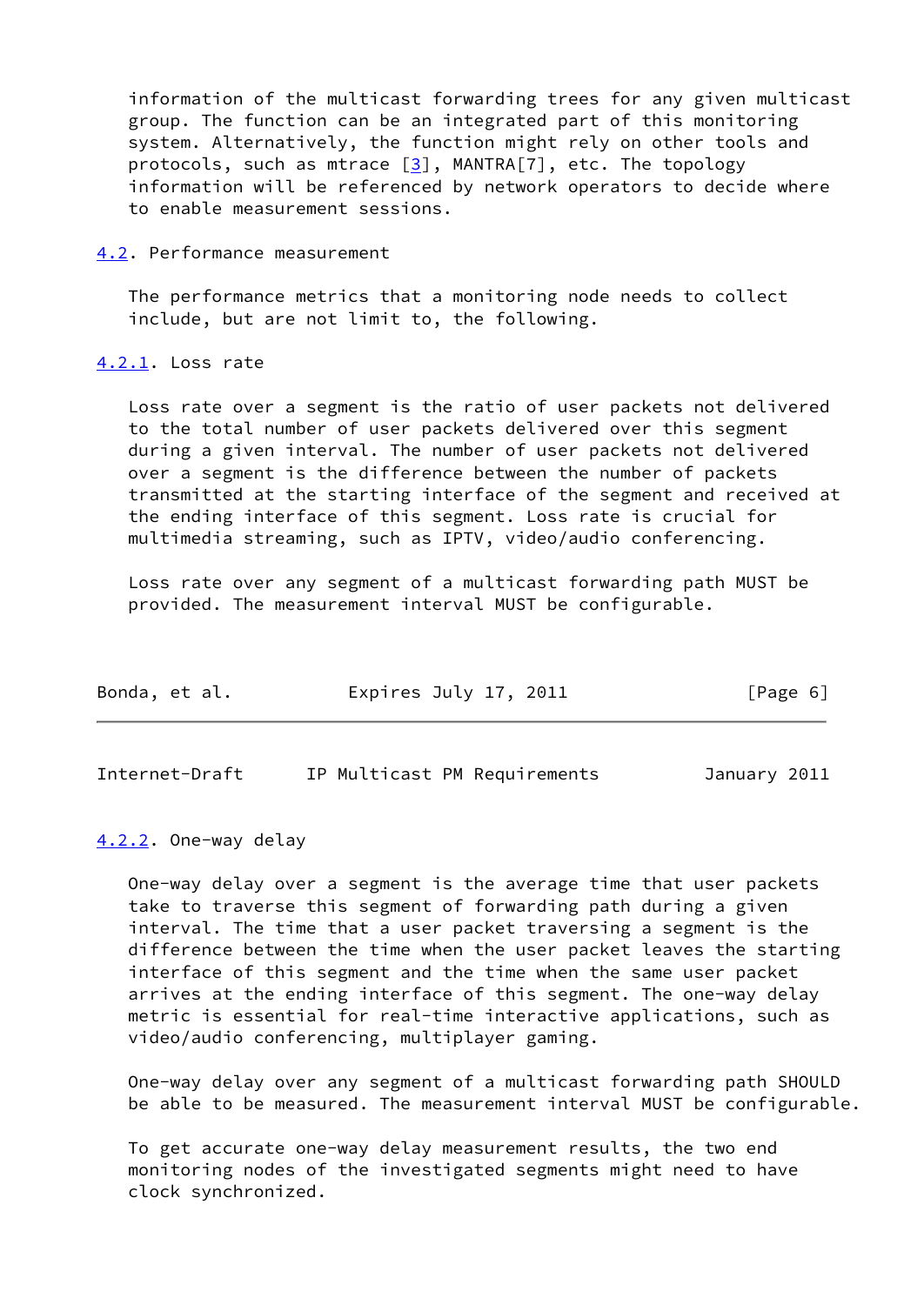#### <span id="page-7-0"></span>[4.2.3](#page-7-0). Jitter

 Jitter over a segment is the variance of one-way delay over this segment during a given interval. The metric is of great importance for real-time streaming and interactive applications, such as IPTV, audio/video conferencing.

 One-way delay jitter over any segment of a multicast forwarding path SHOULD be able to be measured. The measurement interval MUST be configurable.

 Same as One-way delay measurement, to get accurate jitter, the clock frequencies at the two end monitoring nodes might need to be synchronized so that the clocks at two systems will proceed at the same pace.

#### <span id="page-7-1"></span>[4.2.4](#page-7-1). Throughput

 Throughput of multicast traffic for a group over a segment is the average number of bytes of user packets of this multicast group transmitted over this segment in unit time during a given interval. The information might be useful for resource management.

 Throughput of multicast traffic over any segment of a multicast forwarding path MAY be measured. The measurement interval MUST be configurable.

| Expires July 17, 2011<br>Bonda, et al. |  | [Page 7] |  |
|----------------------------------------|--|----------|--|
|----------------------------------------|--|----------|--|

<span id="page-7-3"></span>Internet-Draft IP Multicast PM Requirements January 2011

<span id="page-7-2"></span>[4.3](#page-7-2). Measurement session management

 A measurement session refers to the period of time in which measurement for certain performance metrics is enabled over a segment of multicast forwarding path or over a complete multicast forwarding path. During a measurement session, the two end interfaces are said active. When an interface is activated, the interfaces start collecting statistics, such as number or timestamps of user packets which belongs to the given multicast group and pass through the interface. When both interfaces are activated, the measurement session starts. During a measurement session, data from two active interfaces are periodically correlated and the performance metrics,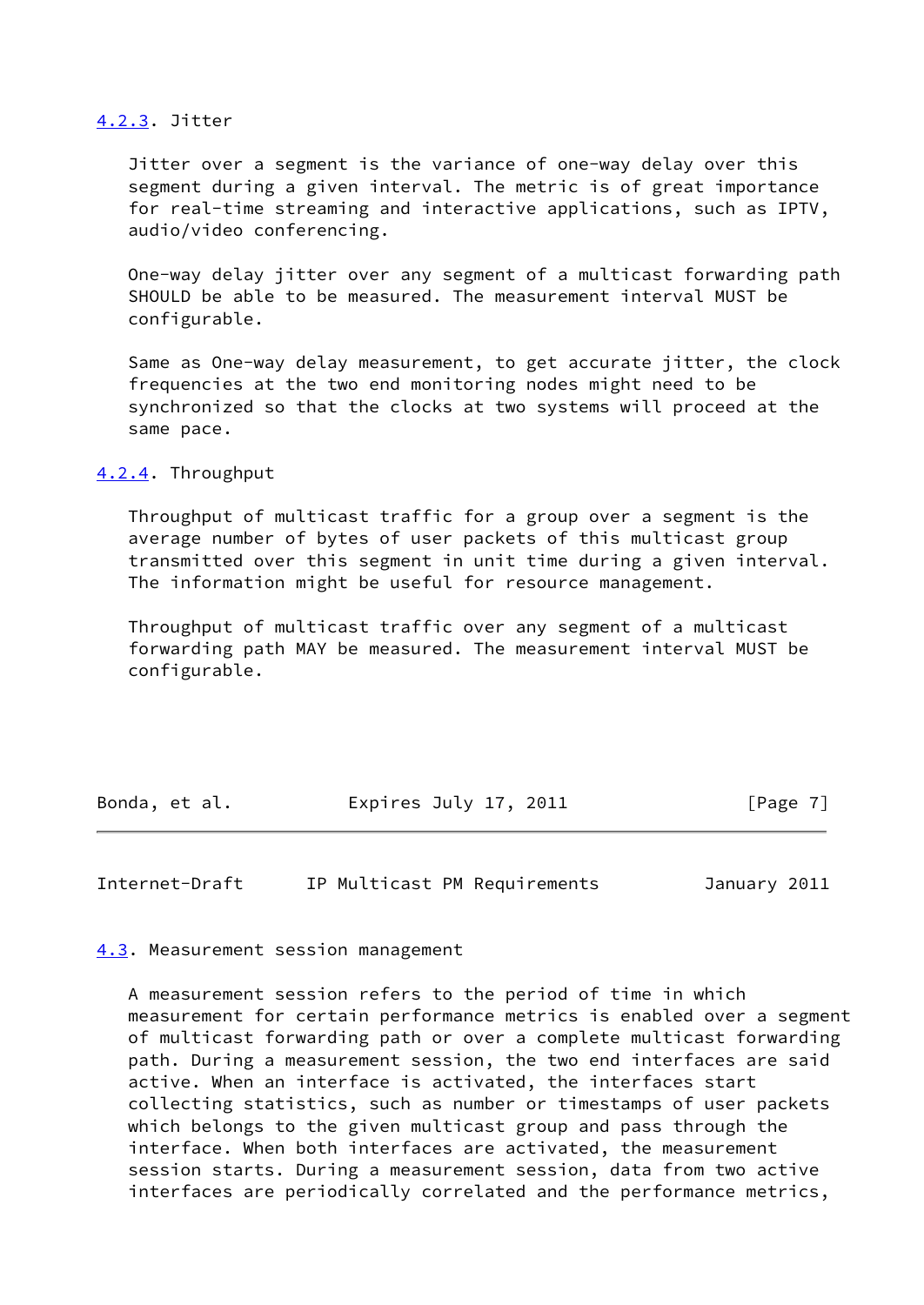such as loss rate or delay, are derived. The correlation can be done either on the downstream interface if the upstream interface passes its data to it or on a third-party if the raw data on two active interfaces are reported to it. When one of the two interfaces is deactivated, the measurement session stops.

<span id="page-8-0"></span>[4.3.1](#page-8-0). Segment v.s. Path

 Network operators SHOULD be able to turn on or off measurements sessions for specific performance metrics over either a segment of multicast forwarding path or over a complete multicast forwarding path at any time. For example in Figure 1, network operator can turn on the measurement session of loss rate over path A-B-D-F and segment A-B-C as well as jitter over segment C-E-G-I simultaneously. This feature allows network operators to zoom into the suspicious components when degradation or failure occurs.

<span id="page-8-1"></span>[4.3.2](#page-8-1). Static v.s. Dynamic configuration

 A measurement session can be configured statically. In this case, network operators activate the two interfaces or configure their parameter settings on the relevant nodes either manually or automatically through agents of network management system (NMS).

 Optionally, a measurement session can be configured dynamically. In this case, an interface may coordinate another interface on its forwarding path to start or stop a session. Accordingly, the format and process routines of the measurement session control packets need to be specified. The delivery of such packets SHOULD be reliable and it MUST be possible to secure the delivery of such packets.

### <span id="page-8-2"></span>[4.3.3](#page-8-2). Proactive v.s. on-demand

 A measurement session can be started either proactively or on demand. Proactive monitoring is either configured to be carried out

| Bonda, et al. | Expires July 17, 2011 | [Page 8] |
|---------------|-----------------------|----------|
|---------------|-----------------------|----------|

<span id="page-8-3"></span>Internet-Draft IP Multicast PM Requirements January 2011

 periodically and continuously or preconfigured to act on certain events such as alarm signals. To save resources, operators may turn on measurement sessions proactively for critical performance metrics over the backbone segments of multicast forwarding tree only. This keeps the overall monitoring overhead minimal during normal network operations.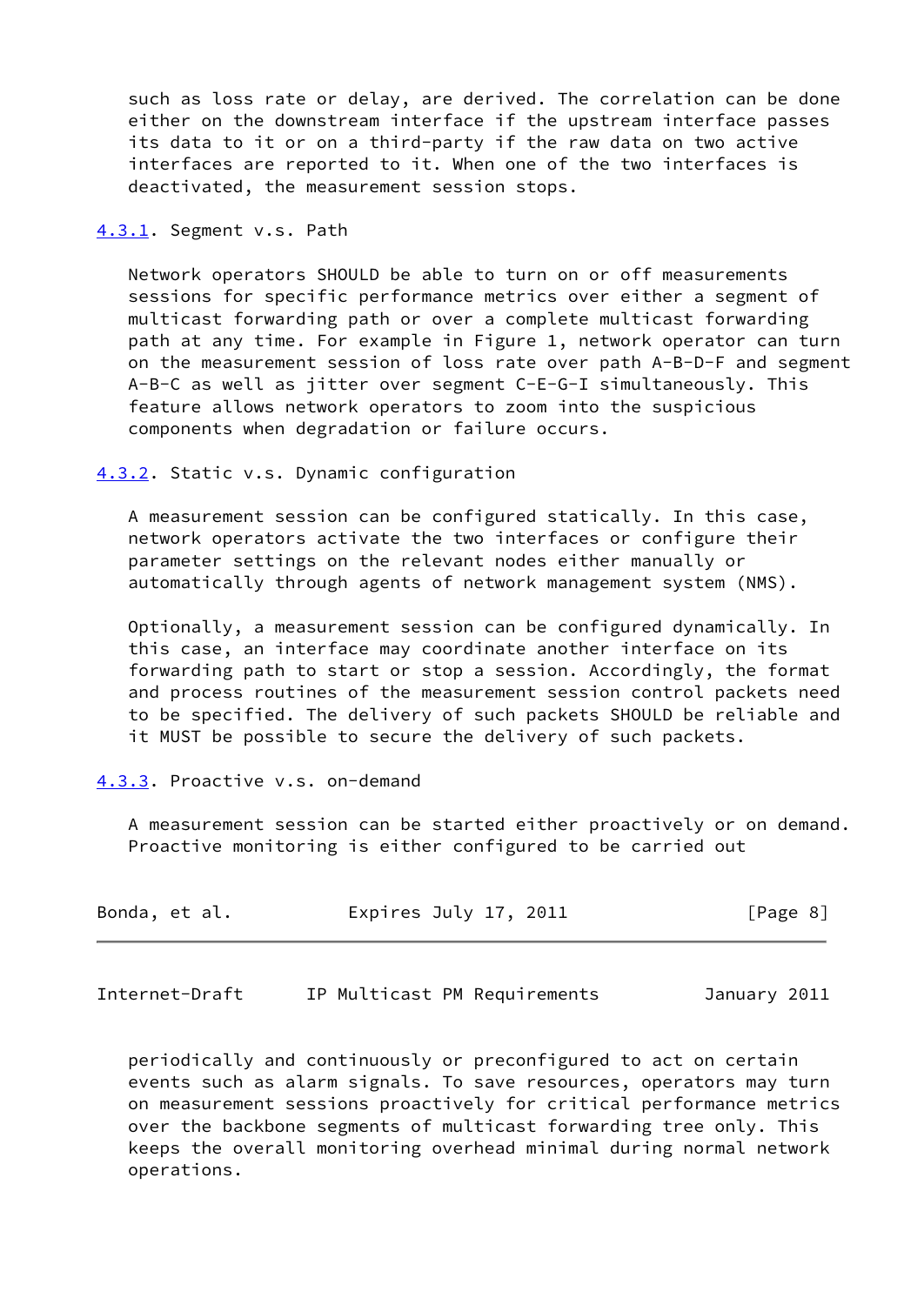In contrast to proactive monitoring, on-demand monitoring is initiated manually and for a limited amount of time to carry out diagnostics. When network performance degradation or service disruption occurs, operators might turn on measurement sessions on demand over the interested segments to facilitate fault localization.

#### <span id="page-9-0"></span>[4.4](#page-9-0). Measurement result report

 The measurement results might be present in two forms: reports or alarms.

### <span id="page-9-1"></span>[4.4.1](#page-9-1). Performance reports

 Performance reports contain streams of measurement data over a period of time. A data collection agent MAY actively poll the monitoring nodes and collect the measurement reports from all active interfaces. Alternatively, the monitoring nodes might be configured to upload the reports to the specific data collection agents once the data become available. To save bandwidth, the content of the reports might be aggregated and compressed. The period of reporting SHOULD be able to be configured or controlled by rate limitation mechanisms (e.g., exponentially increasing).

#### <span id="page-9-2"></span>[4.4.2](#page-9-2). Exceptional alarms

 On the other hand, the active interfaces of a monitoring node or a third-party MAY be configured to raise alarms when exceptional events such as performance degradation or service disruption occur. Alarm thresholds and the management should be specified for each of the performance metric when the measurement session is configured on this interface. During measurement session, once the value of certain performance metric exceeds the threshold, alarm will be raised and reported to the configured nodes. To prevent huge volume of alarms from overloading the management nodes and network congestion, alarm suppression and aggregation mechanisms SHOULD be employed on the interfaces to limit the rate of alarm report and the volume of data.

Bonda, et al. **Expires July 17, 2011** [Page 9]

<span id="page-9-4"></span>

Internet-Draft IP Multicast PM Requirements January 2011

<span id="page-9-3"></span>[5](#page-9-3). Design considerations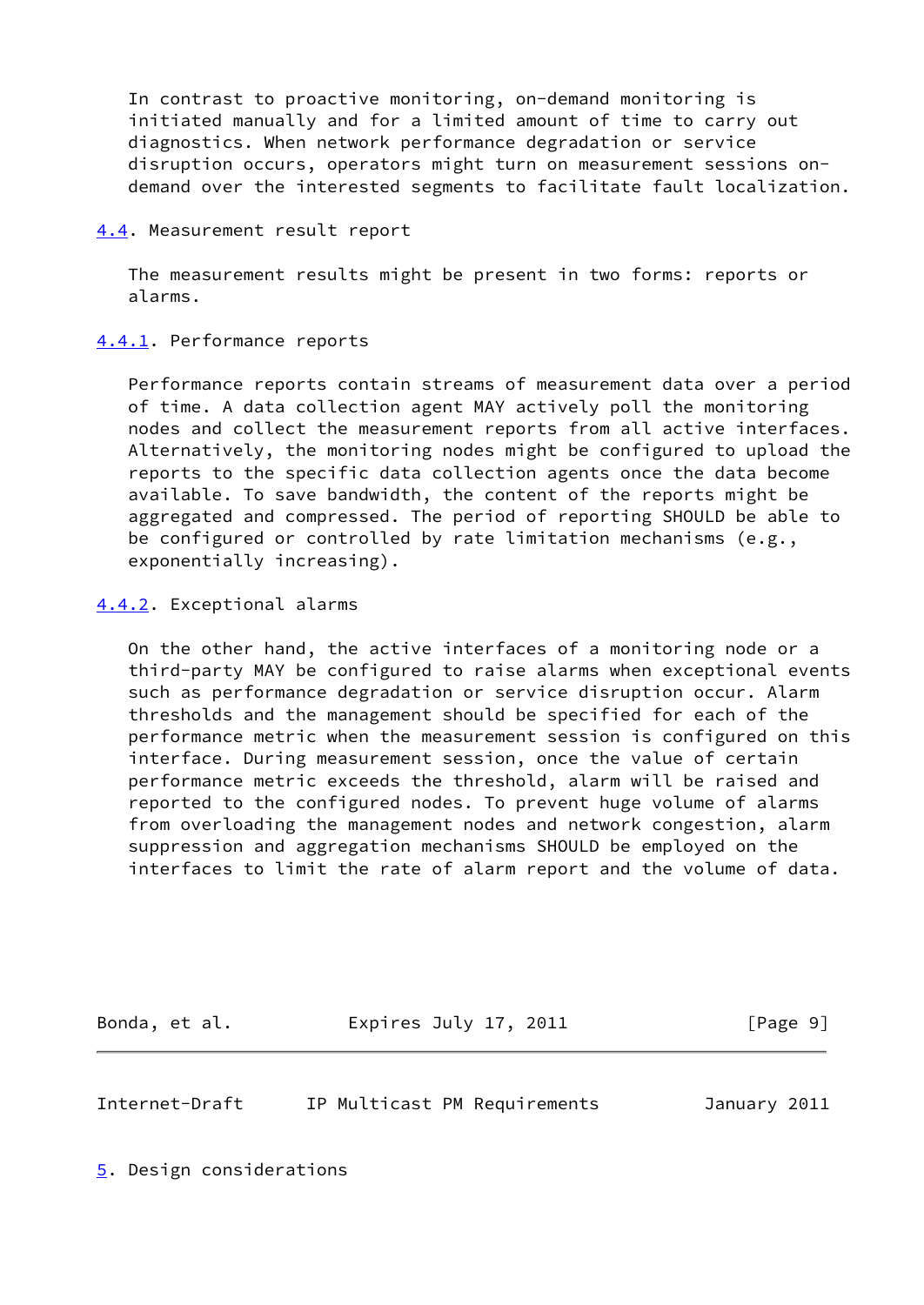To make the monitoring system feasible and optimal for a SP production network, the following considerations should take into account when design the system.

#### <span id="page-10-0"></span>[5.1](#page-10-0). Inline data-plane measurement

 Measurement results collected by probing packets might be biased or even totally irrelevant given the facts that (1) probing packets collect sampled results only and might not capture the real statistic characteristics of the monitored user traffic. Experiments have demonstrated that the measurement sampled by the probing packets, such as ping probes, might be incorrect if sampling interval is too long [\[10\]](#page-13-7); (2) probing packets introduce extra load onto the network. In order to improve accuracy, sampling frequency has to be high enough, which in turn increase network overhead and further bias the measurement results; (3) probing packets are usually not in the same multicast group as user packets and might take different forwarding path given that equal cost multi-path routing (ECMP) and link aggregation (LAG) have been widely adopted in SP network. An out-of band probing packet might take a path totally different from the user packets of the multicast group that it is monitoring. Even if the forwarding path is the same, the intermediate node might apply different queuing and scheduling strategy for the probing packets. As a result, the measured results might be irrelevant.

 The performance measurement should be "inline" in the sense that the measurement statistics are derived directly from user packets, instead of probing packets. At the same time, unlike offline packet analysis, the measurement is counting user packets at line-speed in real-time without any packet duplication or buffering.

 To accomplish the inline measurement, some extra packets might need to be injected into user traffic to coordinate measurement across nodes. The volume of these packets SHOULD be keep minimal such that the injection of such packets will not impact measurement accuracy.

### <span id="page-10-1"></span>[5.2](#page-10-1). Scalability

 The measurement methodology and system architecture MUST be scalable. A multicast network for an SP production network usually comprises of thousands of nodes. Given the scale, the collecting, processing and reporting overhead of performance measurement data SHOULD NOT overwhelm either monitoring nodes or management nodes. The volume of reporting traffic should be reasonable and not cause any network congestion.

| Bonda, et al. | Expires July 17, 2011 | [Page 10] |
|---------------|-----------------------|-----------|
|---------------|-----------------------|-----------|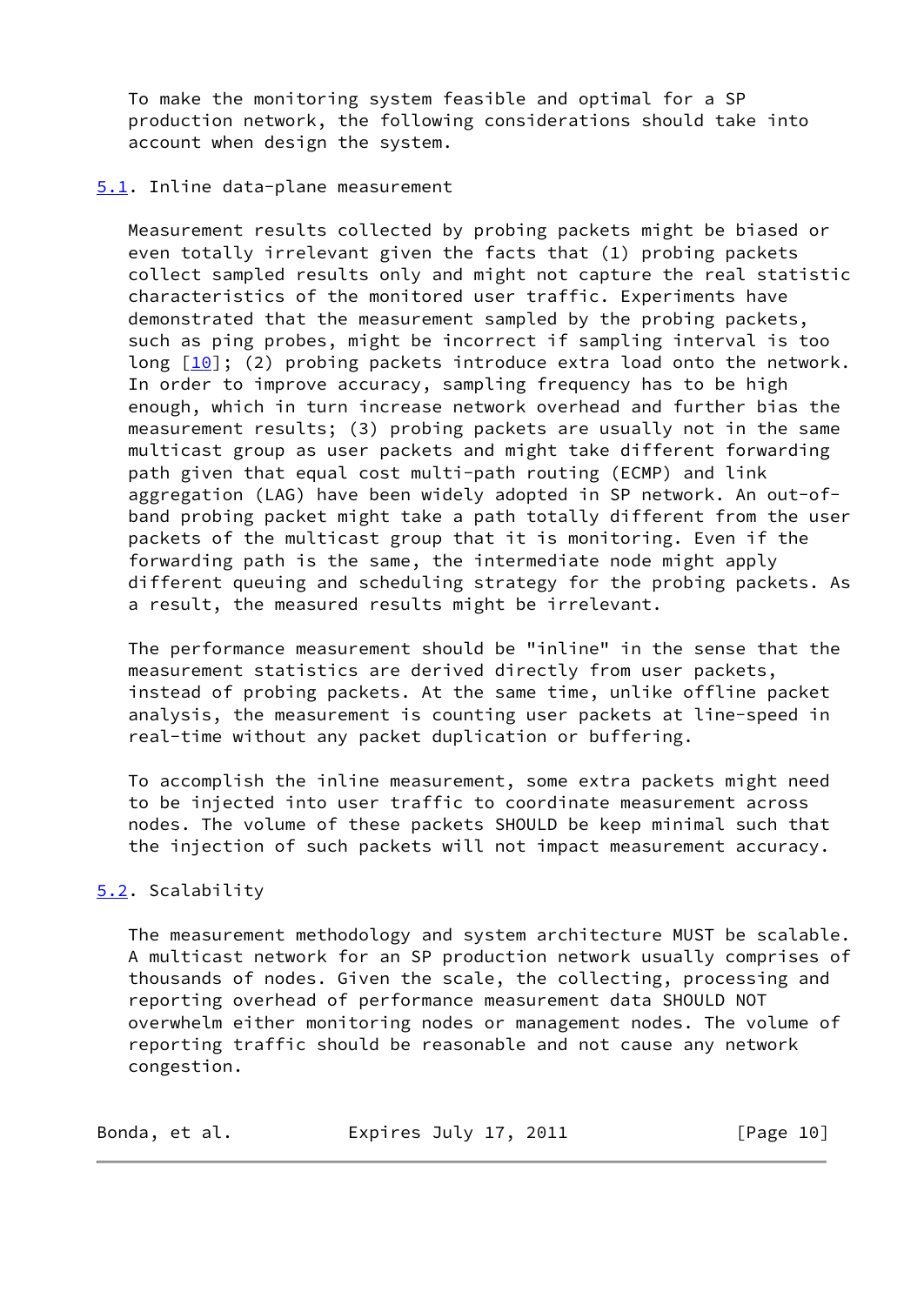#### <span id="page-11-1"></span><span id="page-11-0"></span>[5.3](#page-11-0). Robustness

 The measurements MUST be independent of the failure of the underlying multicast network. For example, the monitor SHOULD generate correct measurement result even if some measurement coordinating packets are lost; invalid performance reports should be able to be identified in case that the underlying multicast network is undergoing drastic changes.

 If dynamic configuration is supported, the delivery of measurement session control packets SHOULD be reliable so that the measurement sessions can be started, ended and performed in a predictable manner. Meanwhile, the control packets SHOULD not be delivered based on the multicast routing decision. This multicast independent characteristic guarantees that the active interfaces are still under control even if the multicast service is malfunctioning.

 Similarly, if an NMS is used to control the monitoring nodes remotely, the communication between monitoring nodes and the NMS SHOULD be reliable.

### <span id="page-11-2"></span>[5.4](#page-11-2). Security

 The monitoring system MUST not impose security risks on the network. For example, the monitoring nodes should be prevented from being exploited by third parties to control measurement sessions arbitrarily, which might make the nodes vulnerable for DDoS attacks.

 If dynamic configuration is supported, the measurement session control packets need to be encrypted and authenticated.

#### <span id="page-11-3"></span>[5.5](#page-11-3). Device flexibility

 Both the software and hardware deployment requirement for the monitoring system SHOULD be reasonable. For example, one-way delay measurement needs clock synchronization across nodes. To require the installation of expensive hardware clock synchronization devices on all monitoring nodes might be too costly to make the monitoring system infeasible for large deployment.

 The monitor system SHOULD be incrementally deployable, which means that the system can enable monitoring functionality even if some of the nodes in the network are not equipped with the required software and hardware or does not meet the software and hardware deployment requirements.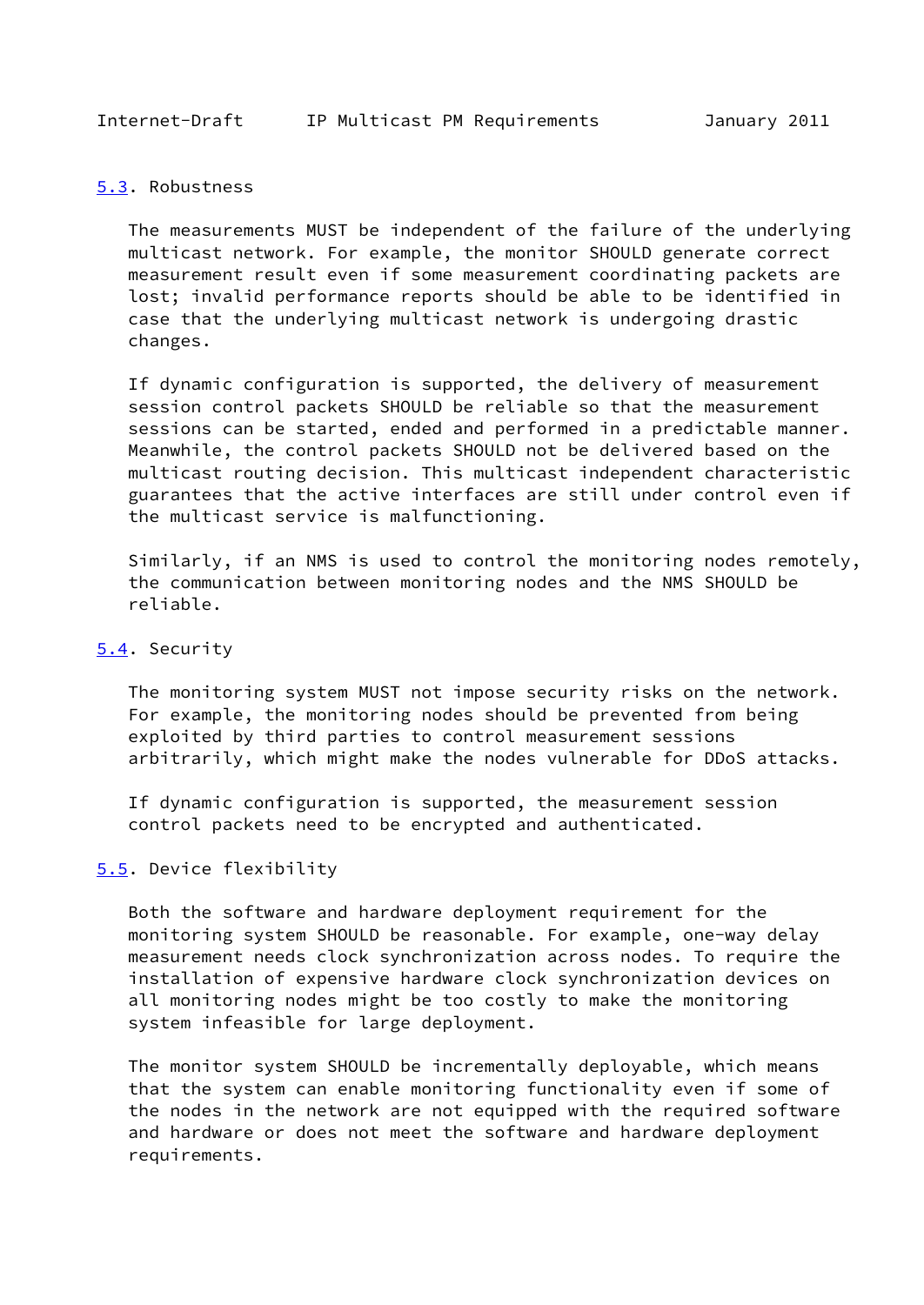<span id="page-12-1"></span>Internet-Draft IP Multicast PM Requirements January 2011

 The non-monitoring nodes without the monitoring capabilities SHOULD be able to coexist with monitoring nodes and function. The packets exchanged between monitoring nodes SHOULD be transparent to other nodes and MUST not cause any malfunction of the non-monitoring nodes.

<span id="page-12-0"></span>[5.6](#page-12-0). Extensibility

 The system should be easy to be extended for new functionalities. For example, the system should be easily extended to collect newly defined performance metrics.

<span id="page-12-2"></span>[6](#page-12-2). Security Considerations

 The security issues have been taken into account in design considerations (see [Section 5.4\)](#page-11-2).

<span id="page-12-3"></span>[7](#page-12-3). IANA Considerations

There is no IANA action required by this draft.

- <span id="page-12-4"></span>[8](#page-12-4). References
- <span id="page-12-10"></span><span id="page-12-5"></span>[8.1](#page-12-5). Normative References
	- [1] Bradner, S., "Key words for use in RFCs to Indicate Requirement Levels", [BCP 14](https://datatracker.ietf.org/doc/pdf/bcp14), [RFC 2119,](https://datatracker.ietf.org/doc/pdf/rfc2119) March 1997.

<span id="page-12-6"></span>[8.2](#page-12-6). Informative References

- <span id="page-12-7"></span>[2] Venaas, S., "Multicast Ping Protocol", [draft-ietf-mboned](https://datatracker.ietf.org/doc/pdf/draft-ietf-mboned-ssmping-07) [ssmping-07,](https://datatracker.ietf.org/doc/pdf/draft-ietf-mboned-ssmping-07) December 2008.
- <span id="page-12-11"></span> [3] Asaeda, H., Jinmei, T., Fenner, W., and S. Casner, "Mtrace Version 2: Traceroute Facility for IP Multicast", [draft-ietf](https://datatracker.ietf.org/doc/pdf/draft-ietf-mboned-mtrace-v2-03) [mboned-mtrace-v2-03](https://datatracker.ietf.org/doc/pdf/draft-ietf-mboned-mtrace-v2-03), March 2009.
- <span id="page-12-9"></span>[4] Almeroth, K., Wei, L., and D. Farinacci, "Multicast Reachability Monitor (MRM)", [draft-ietf-mboned-mrm-01,](https://datatracker.ietf.org/doc/pdf/draft-ietf-mboned-mrm-01) July 2000.
- <span id="page-12-8"></span> [5] Bacher, D., Swan, A., and L. Rowe, "rtpmon: a third-party RTCP monitor", Conference 4th ACM International conference on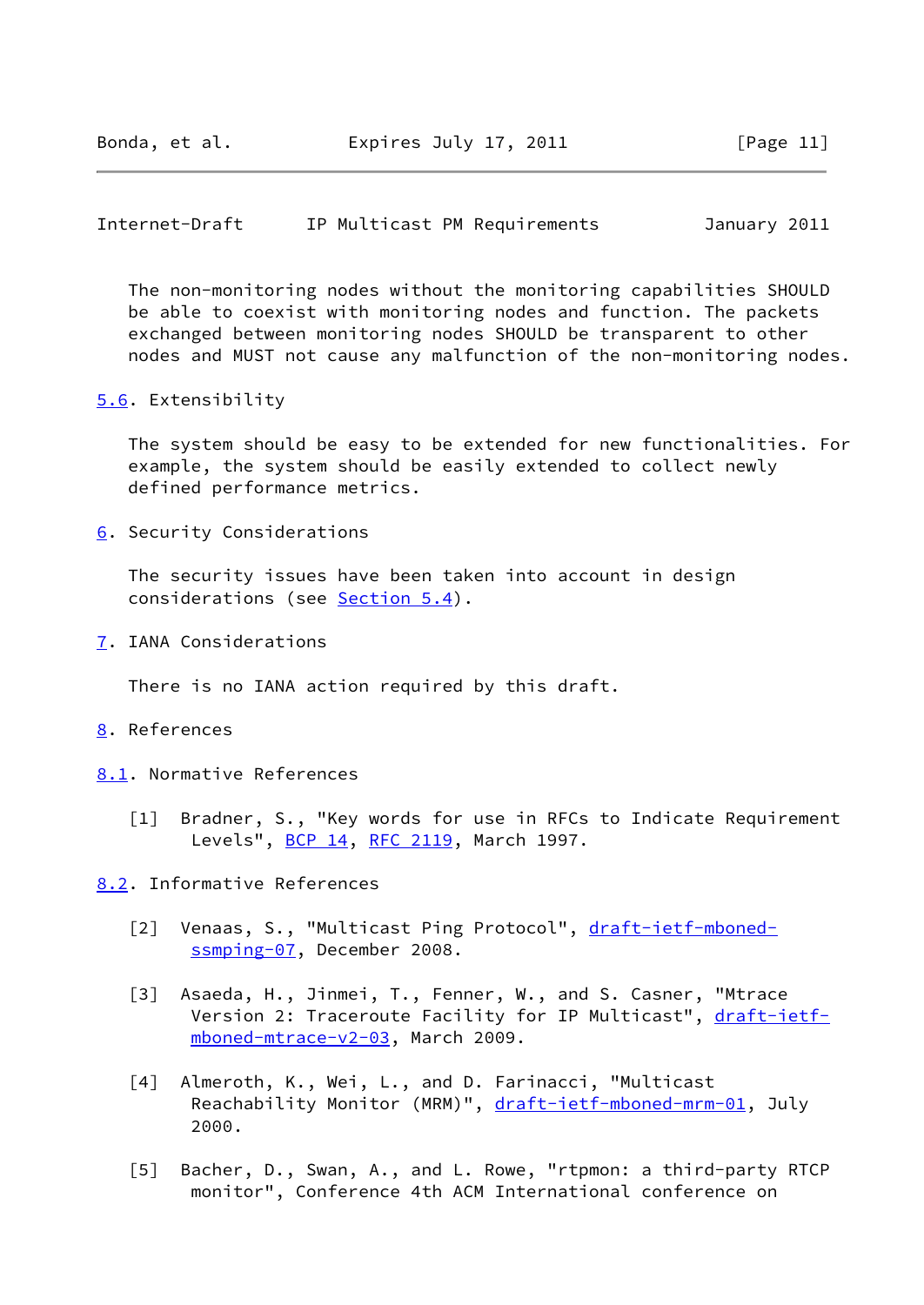multimedium, 1997.

<span id="page-13-2"></span> [6] Sarac, K. and K. Almeroth, "Application Layer Reachability Monitoring for IP Multicast", Journal Computer Networks Journal, Vol.48, No.2, pp.195-213, June 2005.

| Bonda, et al. | Expires July 17, 2011 | [Page 12] |
|---------------|-----------------------|-----------|
|               |                       |           |

<span id="page-13-1"></span>Internet-Draft IP Multicast PM Requirements January 2011

- <span id="page-13-4"></span> [7] Rajvaidya, P., Almeroth, K., and k. claffy, "A Scalable Architecture for Monitoring and Visualizating Multicast Statistics", Conference IFIP/IEEE Workshop on Distributed Systems: Operations & Management (DSOM), Austin, Texas, USA, December 2000.
- <span id="page-13-6"></span> [8] Sharma, P., Perry, E., and R. Malpani, "IP Multicast Operational Network Management: Design, Challenges and Experiences", Journal IEEE Network, Volume 17, Issue 2, Mar/Apr 2003 Page(s): 49 - 55, Mar/Apr 2003.
- <span id="page-13-5"></span> [9] Al-Shaer, E. and Y. Tang, "MRMON: Remote Multicast Monitoring", Conference NOMS, 2004.
- <span id="page-13-7"></span> [10] Sarac, K. and K. Almeroth, "Supporting Multicast Deployment Efforts: A Survey of Tools for Multicast Monitoring", Journal Journal of High Speed Networks, Vol.9, No.3-4, pp.191-211, 2000.
- [11] Sarac, K. and K. Almeroth, "Monitoring IP Multicast in the Internet: Recent Advances and Ongoing Challenges", Journal IEEE Communication Magazine, 2005.
- <span id="page-13-3"></span>[12] Vit Novotny, Dan Komosny, "Optimization of Large-Scale RTCP Feedback Reporting in Fixed and Mobile Networks," icwmc, pp.85, Third International Conference on Wireless and Mobile Communications (ICWMC'07), 2007
- <span id="page-13-0"></span>[9](#page-13-0). Acknowledgments

 The authors would like to thank Wei Cao, Xinchun Guo, and Hui Liu for their helpful comments and discussions.

This document was prepared using 2-Word-v2.0.template.dot.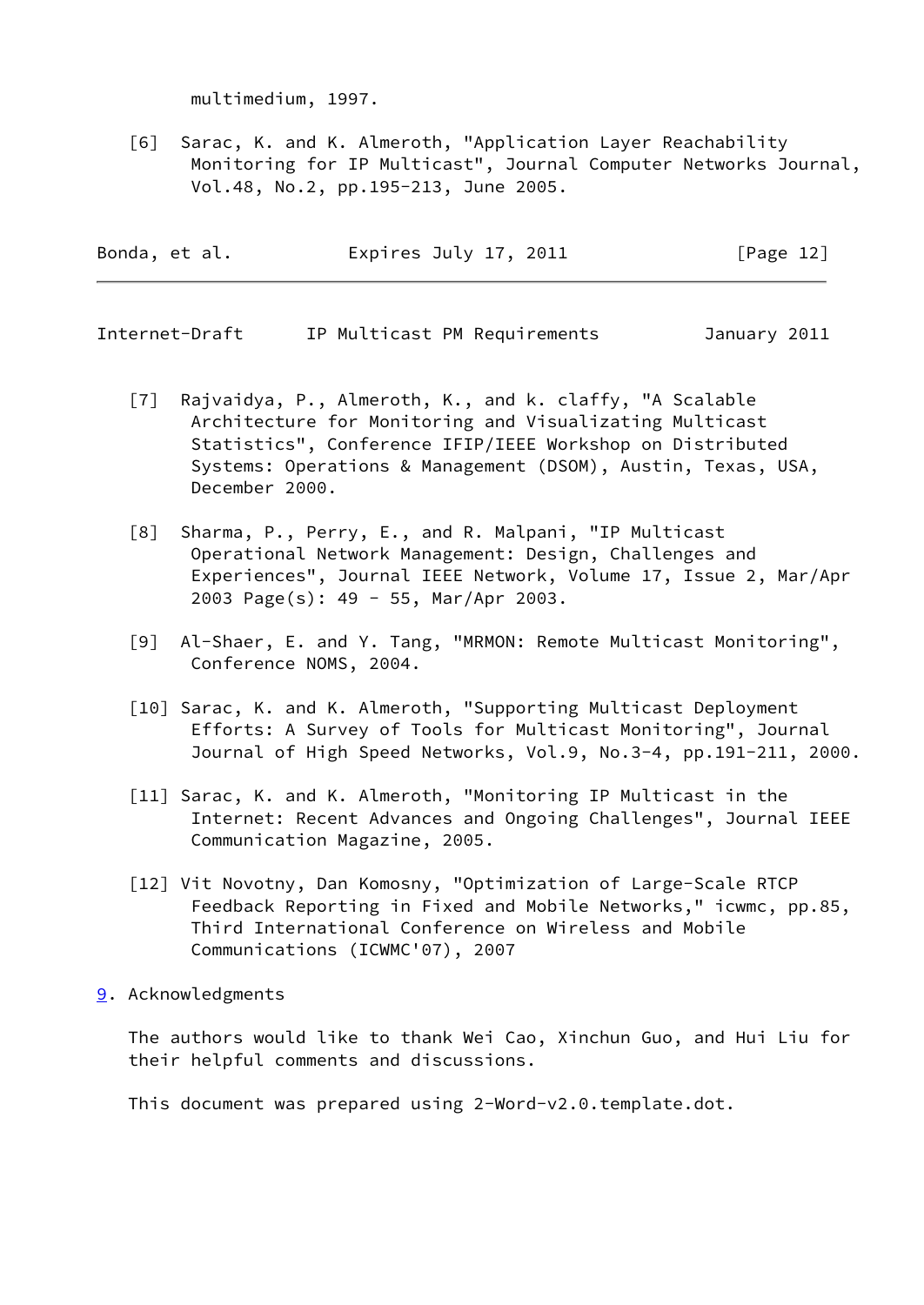|  | Bonda, |  | et al. |
|--|--------|--|--------|
|--|--------|--|--------|

Expires July 17, 2011 [Page 13]

Internet-Draft IP Multicast PM Requirements January 2011 Authors' Addresses Alberto Tempia Bonda Telecom Italia Via Reiss Romoli, 274 Torino 10148 Italy Email: alberto.tempiabonda@telecomitalia.it Giovanni Picciano Telecom Italia Via Di Val Cannuta 250 Roma 00166 Italy Email: giovanni.picciano@telecomitalia.it Mach(Guoyi) Chen Huawei Technologies Co. Ltd. Huawei Building, No.3 Xinxi Road, Hai-Dian District, Beijing, 100085 China EMail: mach@huawei.com Lianshu Zheng Huawei Technology Co. Ltd. Huawei Building, No.3 Xinxi Road,